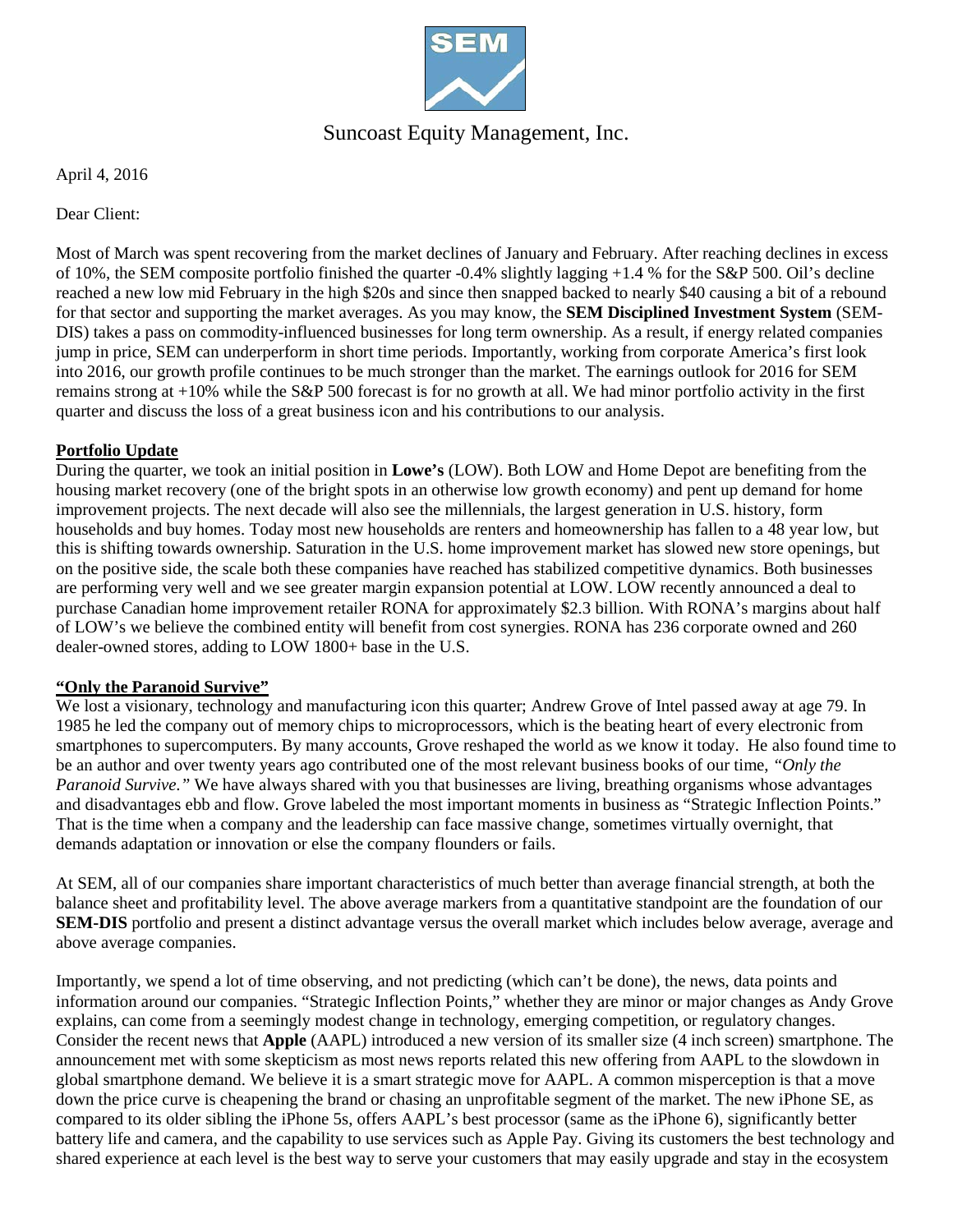for years to come. It is an improvement from the prior strategy which was to offer a previous generation handset. There is also a separate fear that iPhone SE would drag down profitability. We view this as unlikely since the smaller size phone makes up less than 15% of AAPL total phone sales and the lower manufacturing cost of this phone, due to the company's expertise and scale, should keep gross margins in the same range as the rest of its line-up. *The Wall Street Journal* personal technology columnist, Geoffrey Fowler, recently noted that "remarkably no other major manufacturer offers a high-end phone at this size in the U.S."

With the quickening pace of innovation, we believe the list of companies in corporate America not impacted have continually narrowed. Successful upstarts challenging global brands are rare but do exist, and when they push, they drive the overall industry to better serve its clients. Born in 1996, **Under Armour** (UA) founder Kevin Plank developed moisture wicking performance fibers to replace sweat-soaked cotton t-shirts worn by athletes. Fast forward twenty years later and the footwear and sports apparel market are led by **Nike** (NKE), Adidas and UA. NKE is considerably larger than UA with sales expectation \$35+ billion versus \$5 billion respectively, and NKE's net profit margin in excess of 10%, is twice UA's. As long term owners of NKE (10+ years), it is important that the company combats this great competition from UA not just with scale and size but by leading in innovation. This past month NKE introduced several advances including "adaptive lacing", anti-clog traction soccer cleats and a new Nike+ app. When you step into it a sensor engages the NKE HyperAdapt 1.0 and it will automatically tighten the shoe, then you have two buttons to tighten further or loosen. Mud slows down your speed, creates excess weight and can further impede necessary traction. NKE's new adaptive polymer helps prevent mud from sticking to the bottom of the shoe. This technology for sure will be extended to other high performance sports such as baseball, softball and American football as we have seen with NKE Flyknit technology. This four year old innovation of yarns and digital knitting technique was first developed for marathoners but has now expanded to all sports. Direct communication with the customer (and direct sales) is a fast growing trend in the digital age. In fact, online sales have been steadily increasing as a percentage of revenue and rose 56% in its most recent release. The new Nike+ app deepens both the personal relationship between NKE and its customers, as well as connects fellow users to the NKE network and community of events, competition and experiences. On the personal level, the "my store" and "services" tab allows you to showcase and customize your preferences and connect directly with a Nike representative. The app also drives quick access to Nike training groups in your area or nationwide as you travel. NKE also created an inbox and a way to communicate one on one with other users, strengthening the NKE community.

### **"The future so bright, we gotta wear shades"**

Innovation, like we have above with AAPL and NKE, breeds growth. So in spite of a low forecast of just +2% global Gross Domestic Product, SEM can identify and own businesses growing well above the overall economy. We live in exciting times. If you are not aware, you can buy a 3-D printer for your home at around \$400, showcase the future and stimulate your kids' endless imaginations. We may be printing our own Tupperware containers soon! Combine 3-D printing technology with material sciences and the man-made material of carbon fiber, which ounce for ounce is stronger than steel or aluminum, and you might just be unlocking manufacturing of the future.

While the latest consumer technology gadget is "virtual reality" viewing devices, the more likely practical application is known as AR or "augmented reality". The upstart of AR, **Google** Glass, has fallen flat so far yet it is a simple concept of projecting a virtual screen on any surface. Applications are already in the works to let nurses see the location of a vein as if it were painted on a patient's arm. Another example of AR is imagining looking at your wrist and seeing a smartwatch – only you are not wearing one. Of course the societal stigma of wearing an AR device in public will need to be overcome, but applications in the workplace may be the primary place it starts.

Inevitably, each and every day one of us at SEM gets asked "What is the market doing today?" Our focus will never be on that. We also know that we will experience markets in various stages of mood swings and economic cycles, and that a sharp temporary decline in stock prices can come anytime with no warning whatsoever. Instead, we pay attention to the offering price and to the earnings progress of our portfolio businesses and those which we don't own but may have interest in. We thank you and are grateful for your confidence.

Sincerely,

**Don Amy**

Donald R. Jowdy Amy Lord, CFA President Senior Vice President